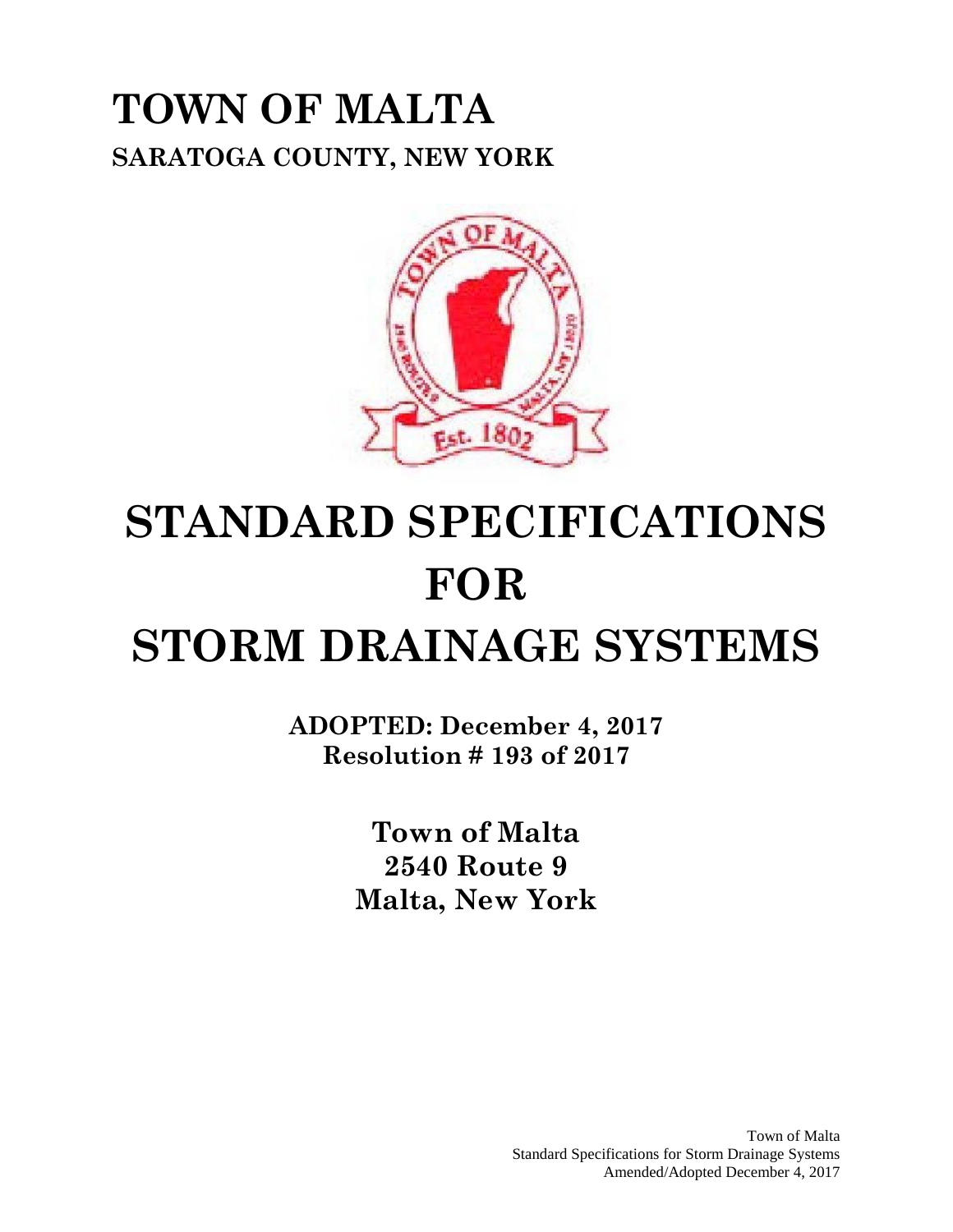#### PART 1 - GENERAL

#### 1.1 Description:

- A. The following subsections establish the construction requirements for and the sequence in which new drainage systems are to be constructed.
- B. The Drainage Design Standards set forth in the following paragraphs shall be employed in the development of a Storm Water Management Plan and/or Storm Water Pollution Prevention Plan for a proposed project. This plan will be considered an integral part of all development plans submitted for Town approval.

#### 1.2 Requirements:

A. It shall be the responsibility of the Contractor to supply and install all materials in accordance with these Standards. The Superintendent of Highways and/or his representative reserves the right to conduct any testing to verify that the material and/or installation is within the requirements of the sections of these Standards. Should any material and/or installation be determined not to be in accordance with all the requirements the sections of Standards, the Contractor shall, at his own expense, correct the unacceptable material and/or installation. The Contractor shall also reimburse the Town for all costs associated with the testing of materials and/or installations that is determined not to be in accordance with the requirements of the sections of these Standards. Prior to installation of any stormwater structure, shop drawings shall be reviewed and approved by the Superintendent of Highways or his designee.

#### PART 2 - DESIGN STANDARDS:

- 2.1 Storm Sewer Drainage Structures
	- A. Junction Boxes:
		- 1. Placement shall be at the property line corners to provide a point of connection for the sump pump discharge line of each house or building into the sewer system, as required.
		- 2. The junction box shall be square precast concrete, 2'-6" x 2'-6" x 3'-0" I.D. Catch Basin as manufactured by The Fort Miller CO., or an approved equivalent.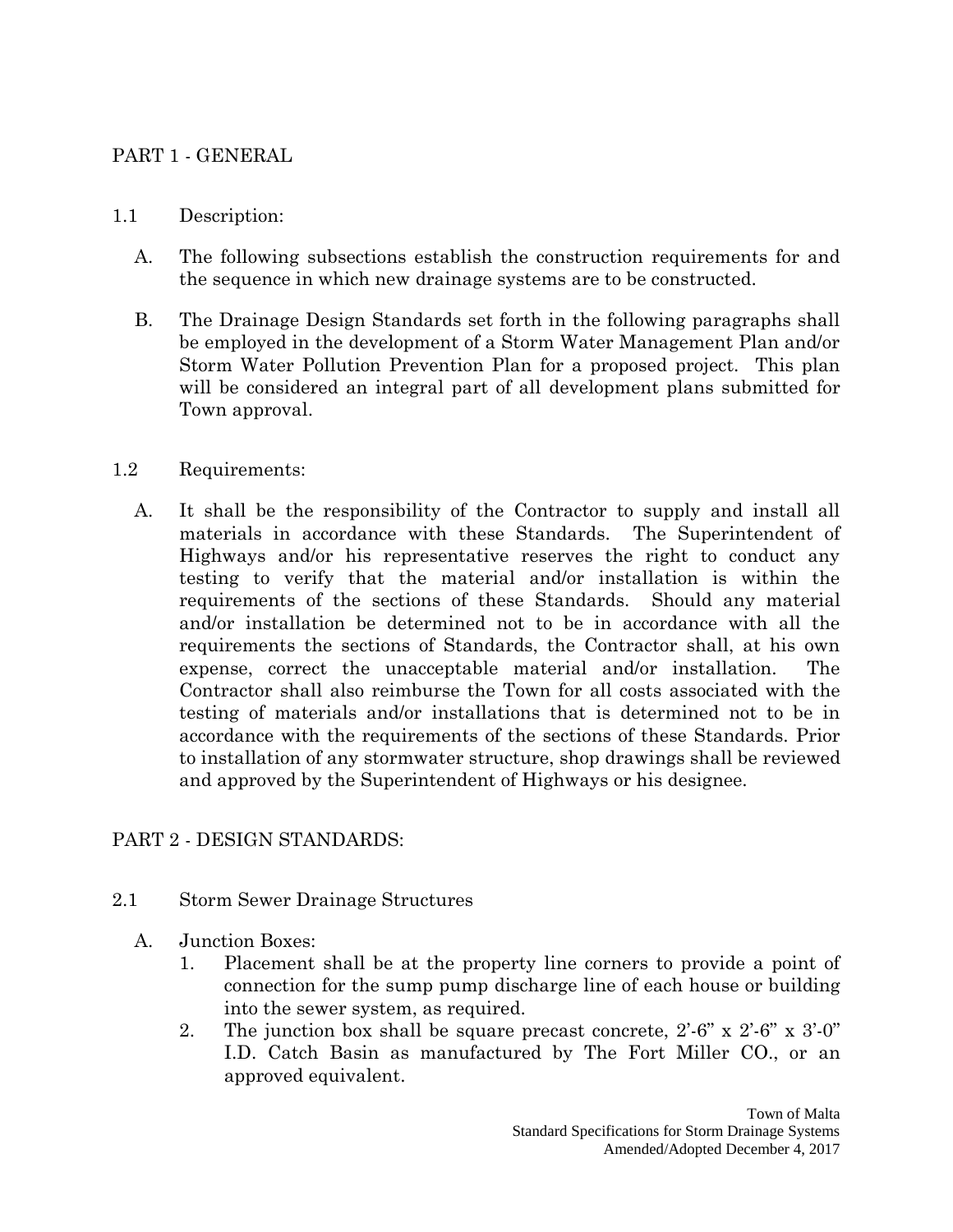- 3. Following installation of junction boxes, all lift hooks shall be cut and voids mortared.
- 4. All storm sewer connections to all new or existing structures (including, but not limited to, catch basins, manholes, drywells, junction boxes, stormwater features, etc.) shall be installed with a flexible rubber boot. Refer to the standard details for more installation information.
- B. Catch Basins:
	- 1. Placement shall be such that the maximum distance which storm water run-off is allowed in an open gutter flow shall not exceed three (300) hundred lineal feet. A shorter distance than this maximum limit may be necessary due to site specific conditions.
	- 2. Catch basins shall be installed at all intersections such that no storm water run-off shall accumulate in or pass through the intersection.
	- 3. The catch basin shall be square precast concrete, 2'-6" x 2'-6" x 3'-6" I.D. Catch Basin as manufactured by The Fort Miller CO., or an approved equivalent.
	- 4. The maximum height for a catch basin shall be four (4) feet as measured from the finished top of frame and grate (rim) elevation to the invert out elevation.
	- 5. All catch basins are required to have a minimum twelve (12) inch sump except that, when an entering or exiting pipe diameter is equal to fifteen (15) inches, then a nine (9) inch sump pump shall be required.
	- 6. When a catch basin exceeds four (4) feet in height (as determined in 4.) above) or when any of the entering or exiting pipe diameters exceed fifteen (15) inches, the type of storm sewer drainage structure must be changed from a catch basin to a storm sewer manhole as per CONCRETE DRAINAGE MANHOLE DETAIL (D2).
	- 7. All catch basins shall meet the requirements of Section 706-04 of the NYSDOT standard specification for concrete structures.
	- 8. Following installation of catch basins, all lift hooks shall be cut and voids mortared.
	- 9. All storm sewer connections to all new or existing structures (including, but not limited to, catch basins, manholes, drywells, junction boxes, stormwater features, etc.) shall be installed with a flexible rubber boot. Refer to the standard details for more installation information.
- C. Storm Sewer Manholes:
	- 1. The storm sewer manhole inside diameter shall be a function of the storm sewer pipes that enter and exit the specific manhole.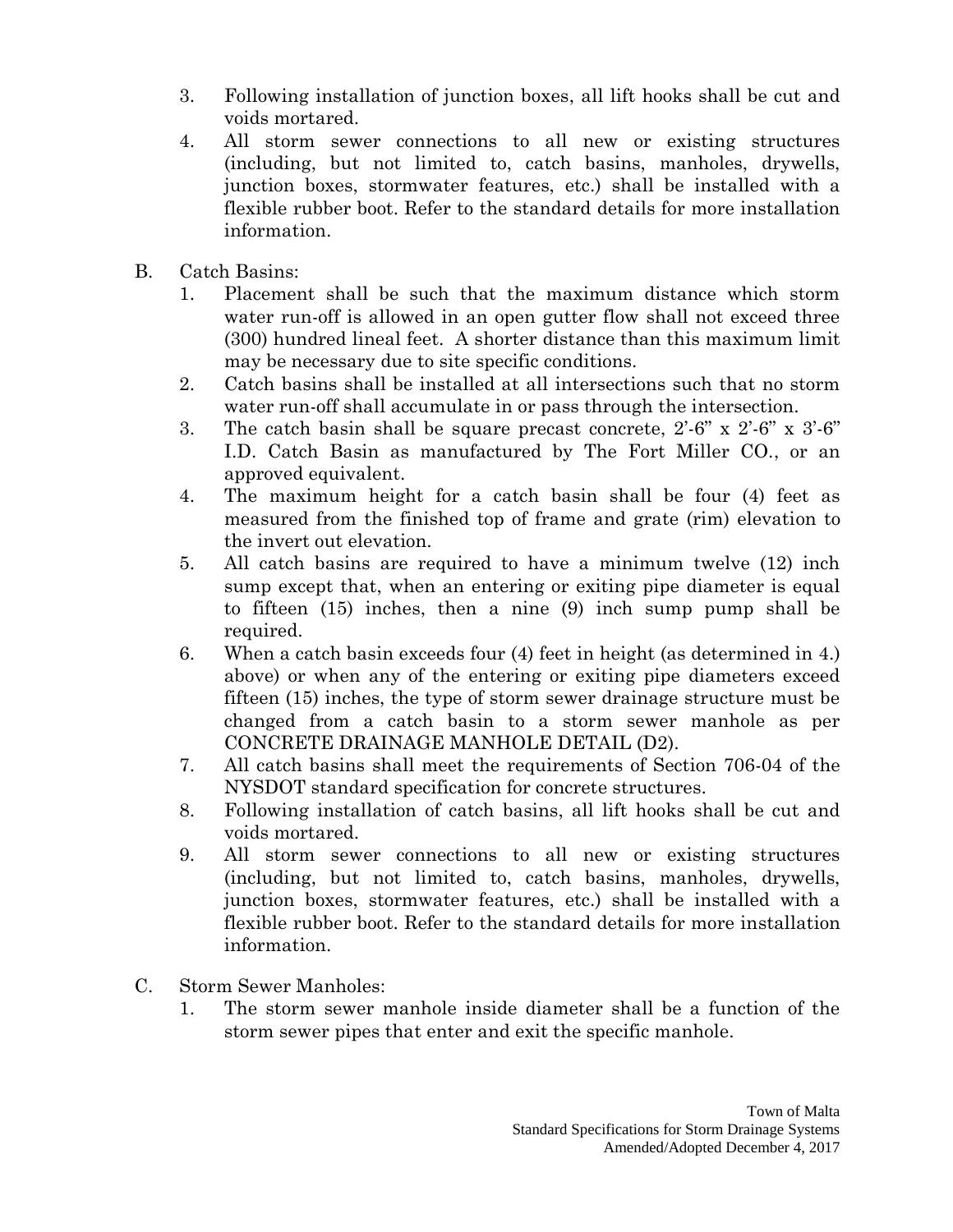- 2. The storm sewer manholes shall be round precast concrete, in accordance with the  $4'$ -0",  $5'$ -0",  $6'$ -0",  $6'6"$ ,  $7'$ -0" and  $8'$ -0" I.D. Manhole Sections as manufactured by The Fort Miller Co., Inc. or an approved equivalent.
- 3. All storm sewer manholes shall have a standard monolithic base, unless otherwise approved by the Superintendent of Highways or his representative.
- 4. All storm sewer manholes are required to have a minimum twelve (12) inch sump.
- 5. All manholes shall meet the requirements of Section 706-04 of the NYSDOT standard specification for concrete structures.
- 6. Following installation of catch basins, all lift hooks shall be cut and voids mortared.
- 7. All storm sewer connections to all new or existing structures (including, but not limited to, catch basins, manholes, drywells, junction boxes, stormwater features, etc.) shall be installed with a flexible rubber boot. Refer to the standard details for more installation information.
- 2.2 Storm Pipes:
	- A. Material:
		- 1. AASHTO M 294, Type S, with smooth waterway for coupling joints. All pipes shall be bell and spigot and only new complete sections shall be used for each installation. Couplings will only be allowed for connections to existing storm sewers (not between two new lengths of pipe).
			- a. Soil tight Couplings: AASHTO M 294, corrugated, matching pipe and fittings to form soil tight joints.
			- b. Silt tight Couplings: PE sleeve with ASTM D 1056, Type 2, Class A, Grade 2 gasket material that mates with pipe and fittings to form silt tight joints.
		- 2. Solid corrugated polyethylene pipe and end sections shall be 12", 15", 18", 24", 30", 36", 48", etc. N-12 pipe.
	- B. Pipe Size:
		- 1. The minimum pipe diameter for any storm sewer shall be twelve (12) inches.
	- C. Pipe Placement:
		- 1. Vertical alignment shall provide for a minimum depth of cover from the finished ground elevation to the top of pipe equal to two and one half (2-1/2) feet.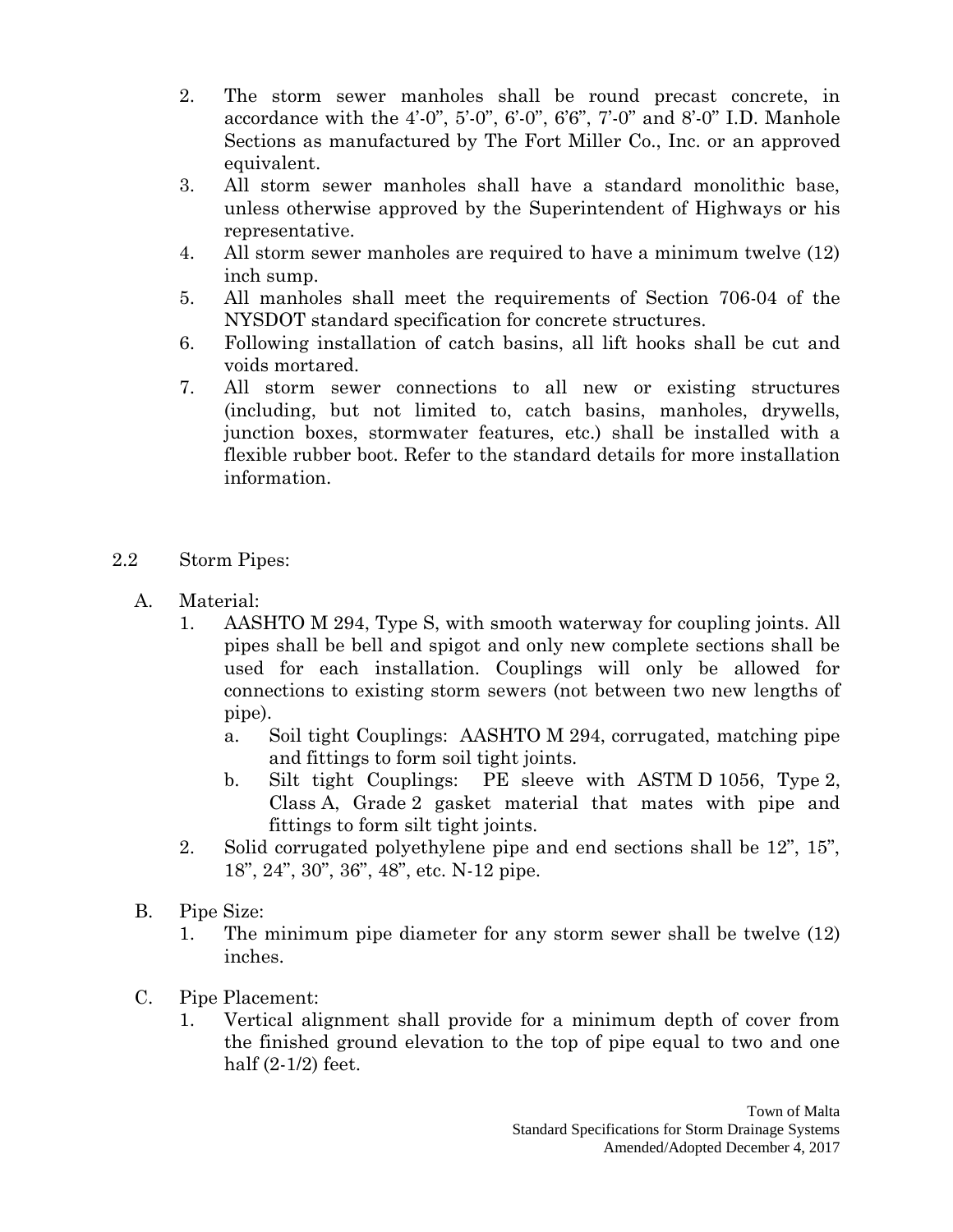- 2. When pipe sizes of different diameters enter a drainage structure at a straight through grade condition, the crown elevations of the pipe shall be matched. Underdrain pipe (excluding perforated storm sewer pipe) shall be excluded from this requirement.
- 3. When more than one pipe enters a drainage structure, at no time will an elevation difference between inverts exceed three (3) feet. Underdrain pipe (excluding perforated storm sewer pipe) shall be excluded from this requirement.
- 4. All storm sewer connections to all new or existing structures (including, but not limited to, catch basins, manholes, drywells, junction boxes, stormwater features, etc.) shall be installed with a flexible rubber boot. Refer to the standard details for more installation information.
- 2.3 Sump Pump Collector System:
	- A. This system shall provide a point of connection for the sump pump discharge line (known as sump pump lateral) of each house or building as required.
	- B. Sump pump laterals shall be installed into a junction box. Sump pump laterals directly connected to a catch basin or manhole shall be reviewed on a case-by-case basis only. The Town does not take responsibility for sump pump laterals.
	- C. The minimum pipe diameter and material for any sump pump lateral shall be four (4) inch polyvinyl chloride (PVC) SDR 35 Sewer Pipe.
	- D. Whenever possible, all sump pump laterals shall be gravity flow.
	- E. Junction boxes shall be inter-connected with a collector pipe.
	- F. The minimum pipe diameter and material for any collector pipe shall be six (6) inch PVC SDR 35 Sewer Pipe.
	- G. The collector pipe shall have a minimum slope of one half percent (0.50%), a minimum depth of cover of two and one half  $(2-1/2)$  feet, and shall be connected into the storm sewer system at either a catch basin or storm sewer manhole only.
	- H. Floor drains from garages or any drains with the potential to be contaminated by any prohibited substances, cannot be connected to stormwater systems.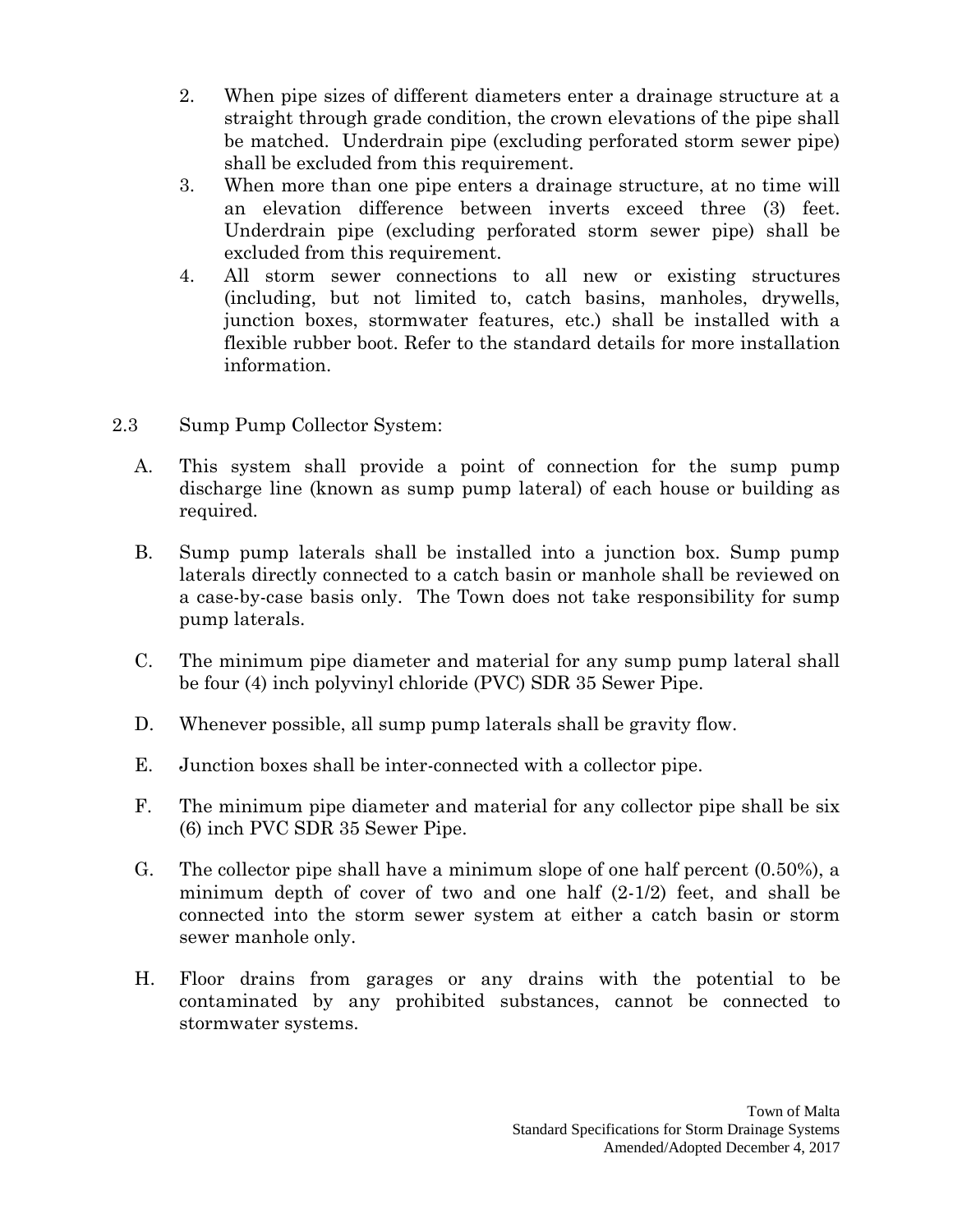- 2.4 Underdrain Pipe:
	- A. When the ground water and/or soil conditions are such that sub-surface highway drainage becomes necessary, a perforated underdrain pipe shall be installed at low points along the highway profile.
	- B. This underdrain pipe will connect directly into any drainage structure at the edge of pavement.
	- C. The minimum pipe diameter for underdrain pipe shall be six (6) inches.
	- D. The Superintendent of Highways under special circumstances may allow portions of the storm sewer to be utilized as underdrain pipe through the use of perforated rather than solid-wall storm sewer pipe.
- 2.5 Stormwater Management Areas
	- A. All proposed stormwater management areas intended for ownership by the Town shall be contained on their own parcel. It shall be noted that these lots do not necessarily have to conform to zoning relative to bulk lot requirements, however the lot shall have direct access to a public right of way. Such lots will be designated as a "utility lot" in accordance with Town of Malta zoning regulations for special use permits, §167-22.
	- B. All design elements of the stormwater basin shall be in conformance with the NYSDEC guidelines in effect at the time of construction. Not withstanding, the following additional elements shall be included which are specific to the Town's ability to access and maintain the facilities.
		- 1. Access to basin:
			- a. All basins shall have an access way from an approved town/county/state paved right of way and into the fenced area of the basin. The access shall be a minimum of 12-feet in width and shall be constructed of 12" of NYSDOT Section 304 compliant Subbase Course placed on woven geotextile over the compacted subgrade, Type 2, and 2" of Asphalt Concrete Binder Course, Type 3 compliant with NYSDOT Section 403. Subgrade and subbase shall be compacted to 95% of modified proctor density.
			- b. The access shall have a vertical slope not exceeding 10%.
		- 2. Access external and internal to basin:
			- a. Suitable access shall be provided both interior and exterior of the perimeter fence for mowing. These areas shall not have a land slope in excess of 25%.
		- 3. Perimeter Fencing & Gate: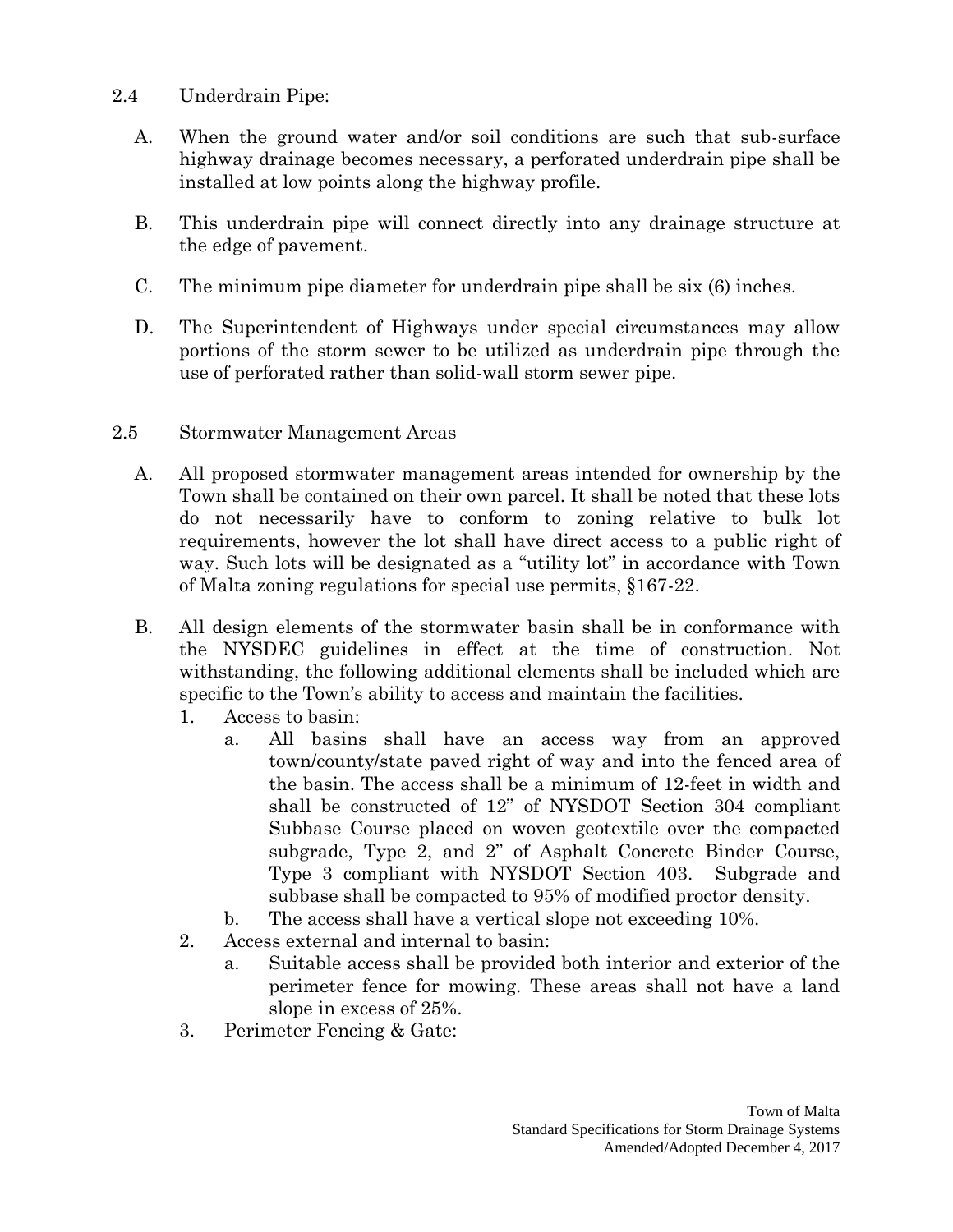- a. All basins shall be provided with a 6-feet high chain link fence which shall surround the entire stormwater management area, when the Highway Superintendent determines that it necessary for public safety.
- b. The gate shall be constructed of the same material as the fence with locking access, if fencing is required.
- 2.6 Easements
	- A. A thirty (30) foot permanent utility easement shall be dedicated to the Town to be maintained by the Town whenever utility lines, which are required for the mutual benefit of adjoining property owners, pass through private property. A permanent easement shall also be dedicated for stormwater basins, established at the limits of grading for the facility. The easement for the stormwater basin shall include a width of fifteen feet (15') for the access drive to the facility. The timing of the filing of drainage easements by the project sponsor shall be at the discretion of the Town Attorney. All costs associated with preparation, approval and filing of drainage easements shall be borne by the project sponsor. Generally, drainage systems to be dedicated to the Town and which serve Town highways should be dedicated the same time as the associated highways.
- 2.7 Performance Standards
	- A. All of the requirements enumerated in this specification shall be performed and all of the utilities and work shall be installed in accordance with standards, specifications and procedures acceptable to the Town Engineer, Highway Superintendent, and the Building and Planning Coordinator.
- 2.8 Inspection and Certification
	- A. Adequate inspection shall be provided at all times and during all phases of construction and shall be done under the direction of the Town Designated Engineer, unless such inspections are determined by the Superintendent or Building & Planning Coordinator to not be required.
	- B. All infrastructure proposed to be conveyed to the Town following construction, shall be inspected by a third party (which shall be the Town Designated Engineer, or Town Staff), and not the engineer hired by the owner/developer to perform the design, to avoid a conflict of interest. Any changes to the design based upon field conditions or other circumstances shall be memorialized on the plans/specification by the design engineer and resubmitted to the Town for approval. All costs of inspection shall be the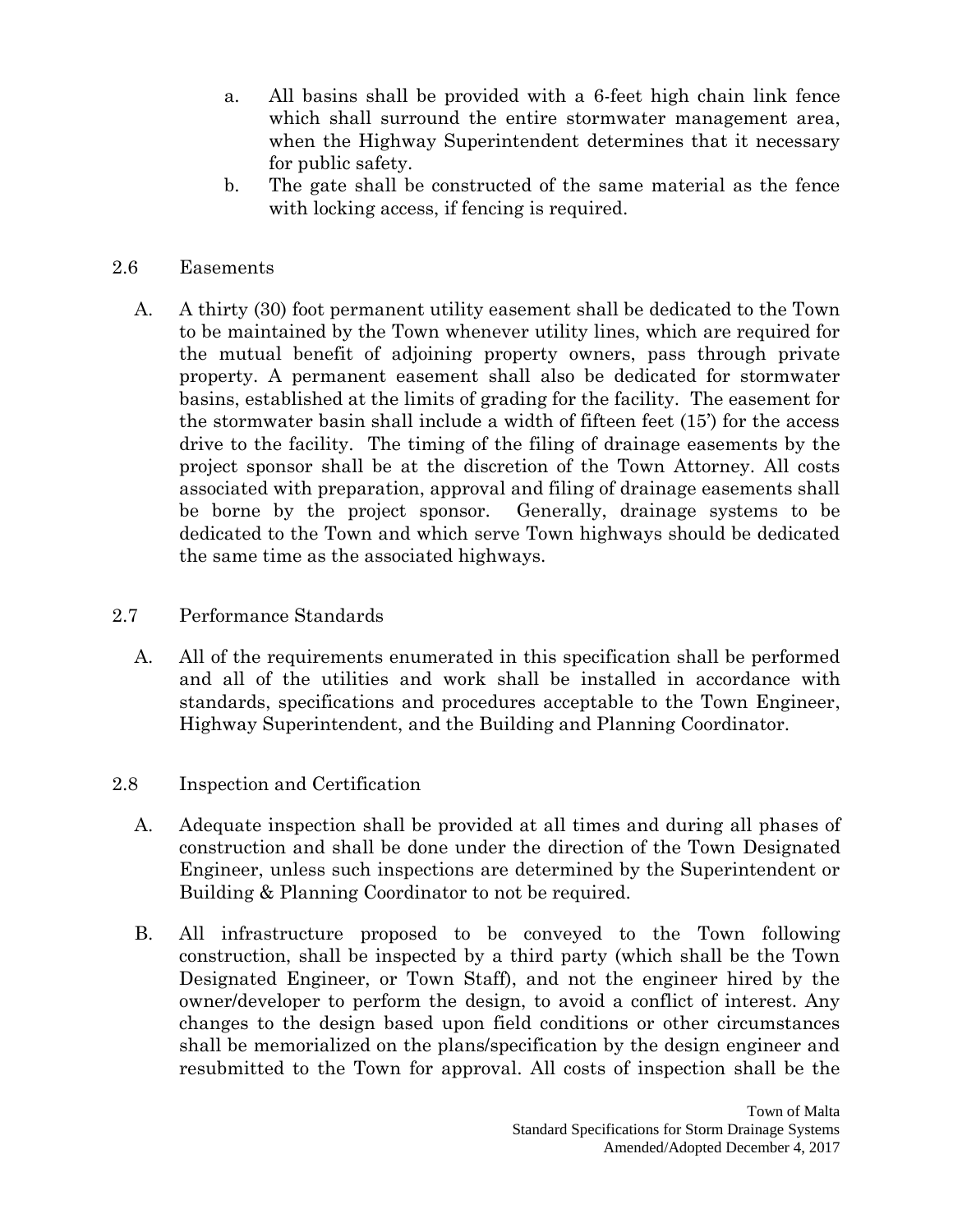responsibility of the developer. If the inspection service is provided by Town Staff, the cost will be based on the actual costs of payroll plus overhead incurred by the Town.

- C. Written certification by a New York State licensed engineer will be required from the owner/developer certifying to the Town (and any other Authority Having Jurisdiction) that infrastructure not to be conveyed to the Town for final ownership, was constructed in accordance with project plans and specifications.
- 2.9 Modification or Waiver Requirements
	- A. When the <del>Town</del> Highway Superintendent, Town Engineer or the Building and Planning Coordinator determines that extraordinary hardship would result from strict compliance with the provisions of this specification because of an unusual circumstance of topography or other physical condition in the proposed location, it may modify the requirements for said street. In addition, for good cause, the Town Board, in consultation with the Highway Superintendent or Building and Planning Coordinator may waive compliance with the provisions of any part of this specification in connection with the construction of the same.